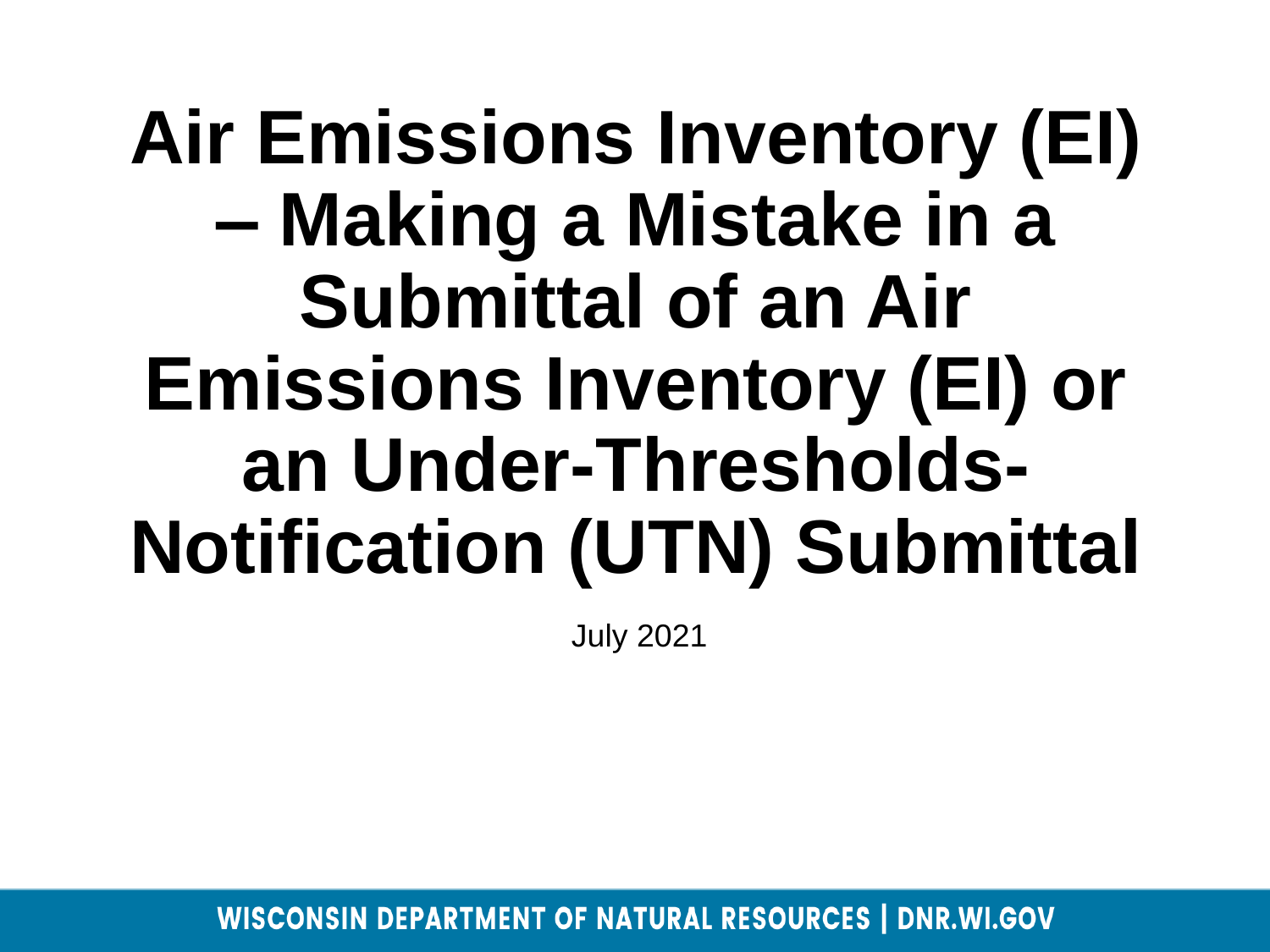#### **General**

- 1. Facilities sometimes:
	- a. Submit an UTN when an EI was needed, or
	- b. Include errors in the submittal
- 2. Both EIs and UTNs can be unsubmitted
- 3. Un-submitting can be repeated as often as needed until the billing data are finalized in May.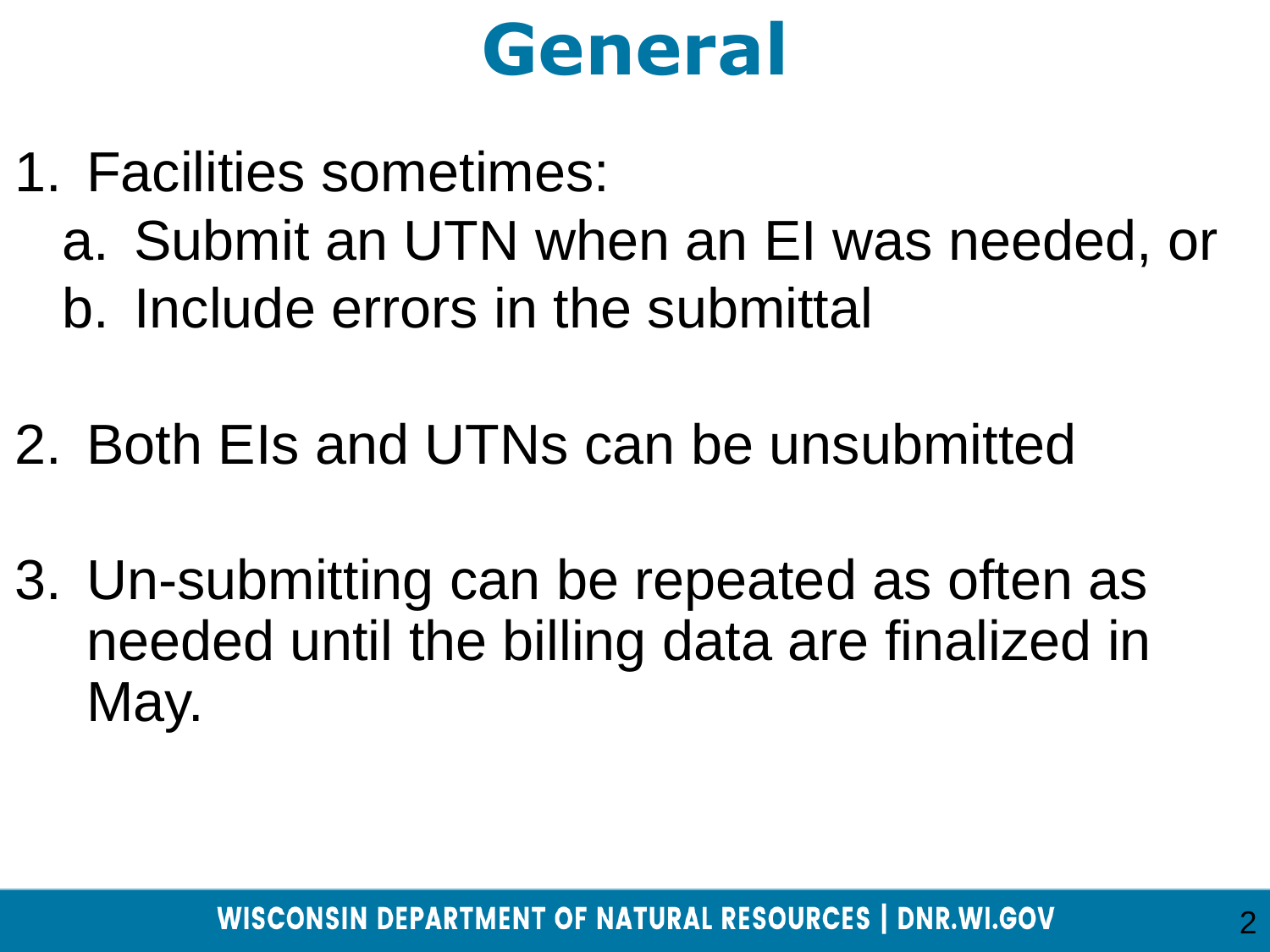#### **General**

4. Un-submittals will usually be completed on the same business day as the request.

5. Un-submitting will not impact any of the data that has already be entered.

6. EIs should only be certified when level of confidence in the EI's accuracy is high.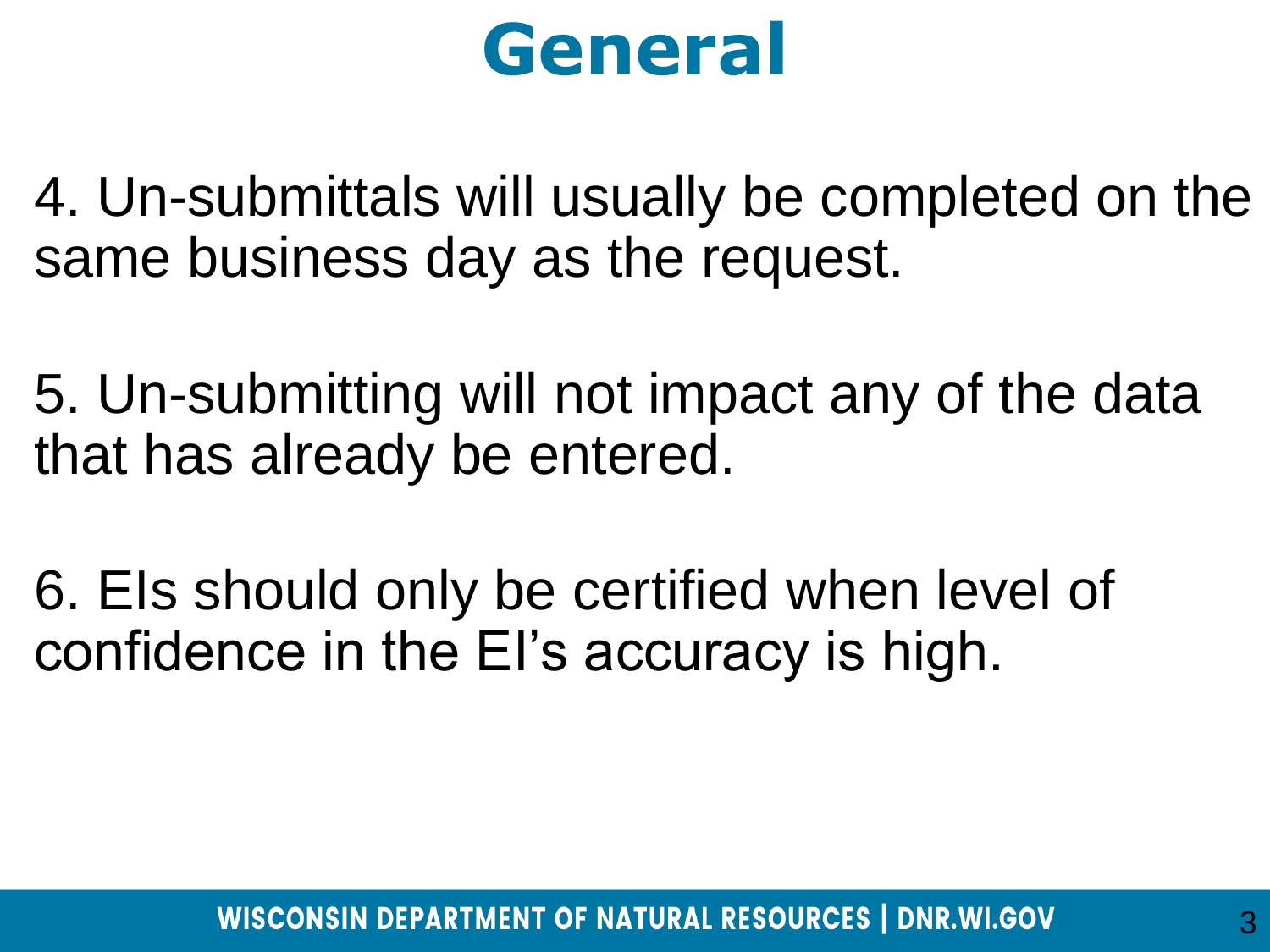# **Un-submitting an EI or UTN**

To un-submit an EI for UTN, contact the facilityassigned compliance engineer.

- •On the DNR's website, find the compliance engineer's contact information by using the [AIR PERMIT SEARCH t](https://dnr.wisconsin.gov/topic/AirPermits/Search.html)ool to locate the facility and select the DNR Air Contacts tab
- OR -
- •Email: [DNRAMEmissionsInventory@wisconsin.gov](mailto:DNRAMEmissionsInventory@wisconsin.gov)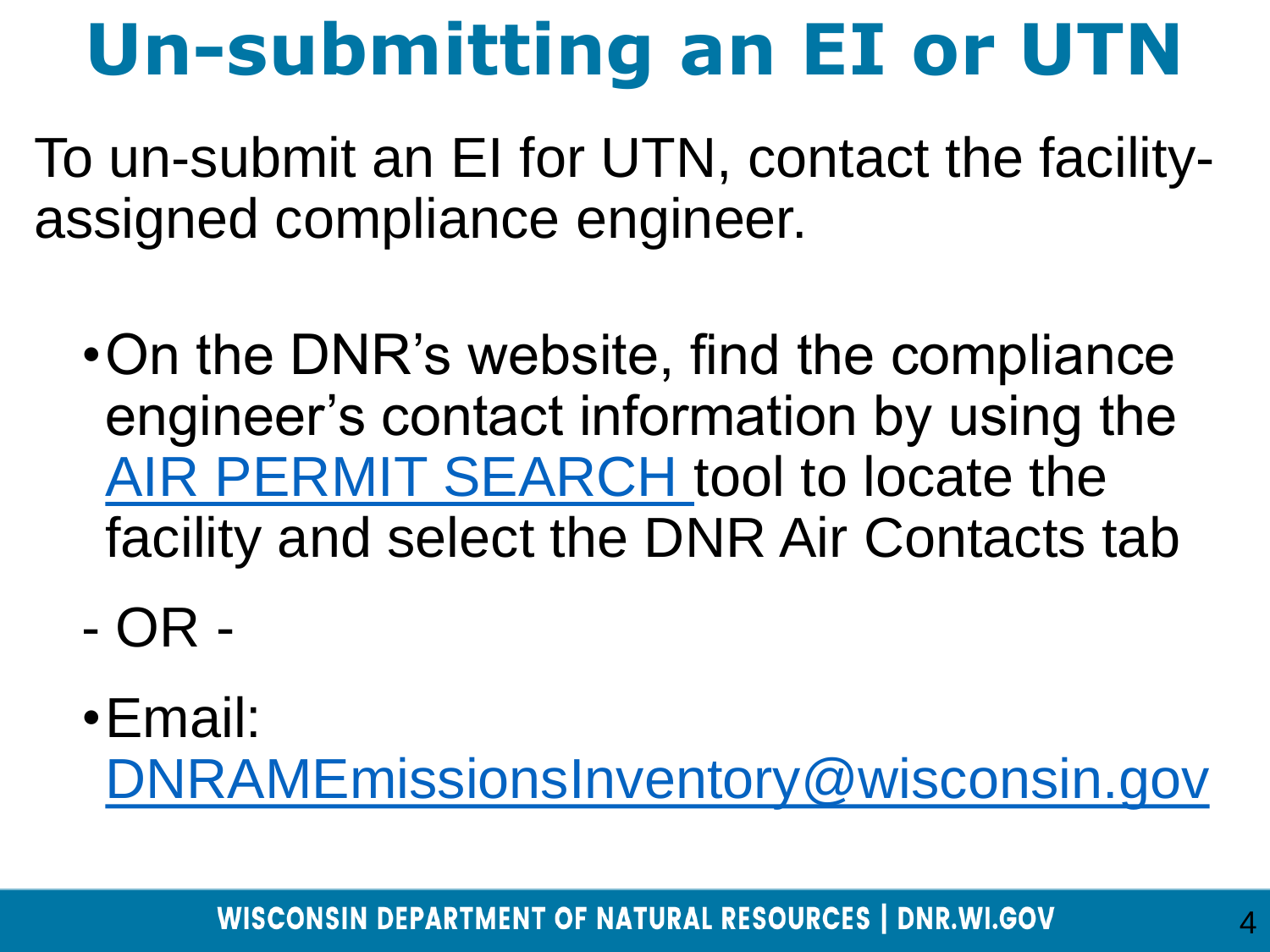## **Resubmitting an EI or UTN**

- •Before resubmitting an EI, check that the corrections did not impact emissions or schedules. If they did recalculate the emissions after making the revisions.
- •Re-submit using the same process as used in the initial submittal.